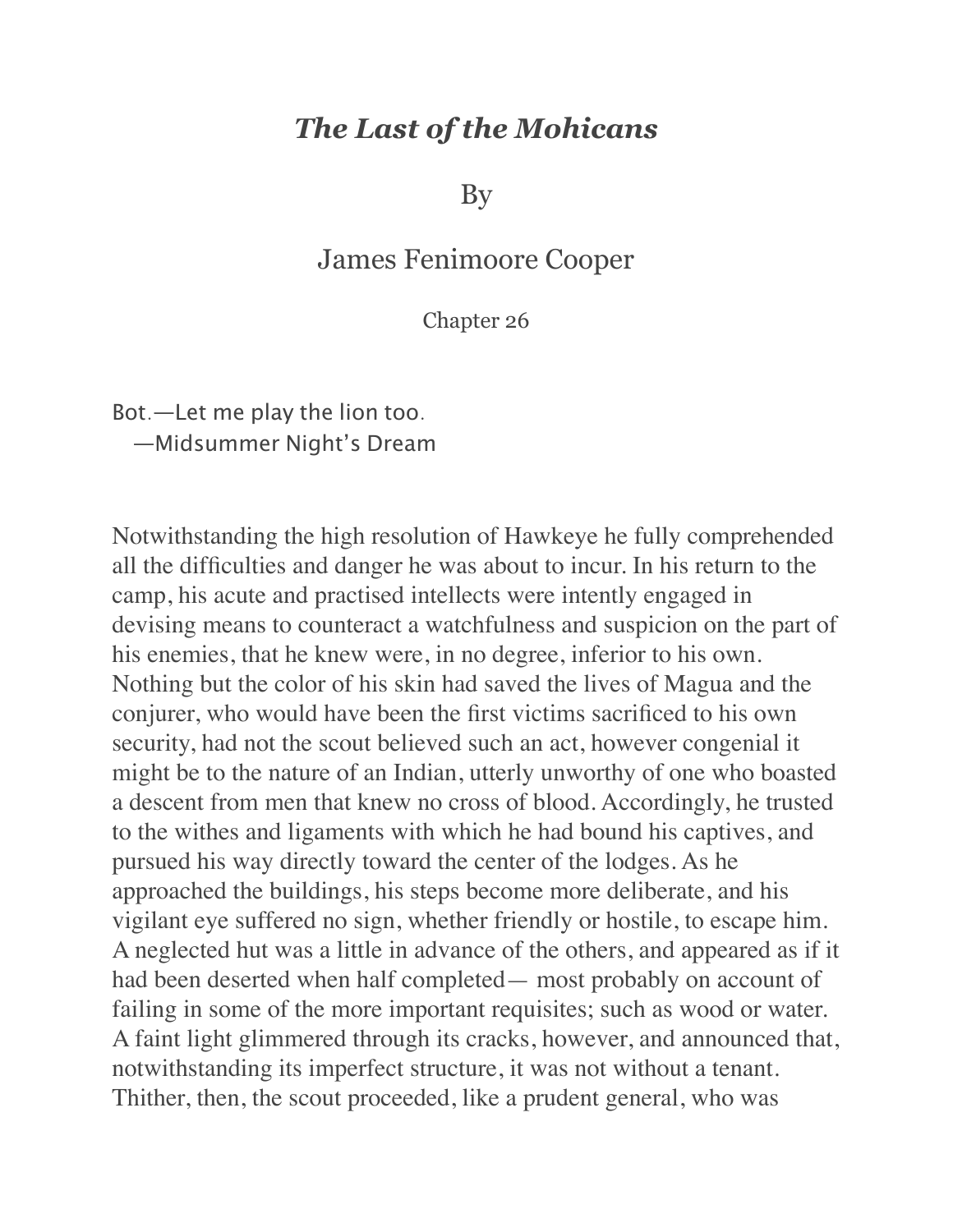about to feel the advanced positions of his enemy, before he hazarded the main attack.

Throwing himself into a suitable posture for the beast he represented, Hawkeye crawled to a little opening, where he might command a view of the interior. It proved to be the abiding place of David Gamut. Hither the faithful singing– master had now brought himself, together with all his sorrows, his apprehensions, and his meek dependence on the protection of Providence. At the precise moment when his ungainly person came under the observation of the scout, in the manner just mentioned, the woodsman himself, though in his assumed character, was the subject of the solitary being's profounded reflections.

However implicit the faith of David was in the performance of ancient miracles, he eschewed the belief of any direct supernatural agency in the management of modern morality. In other words, while he had implicit faith in the ability of Balaam's ass to speak, he was somewhat skeptical on the subject of a bear's singing; and yet he had been assured of the latter, on the testimony of his own exquisite organs. There was something in his air and manner that betrayed to the scout the utter confusion of the state of his mind. He was seated on a pile of brush, a few twigs from which occasionally fed his low fire, with his head leaning on his arm, in a posture of melancholy musing. The costume of the votary of music had undergone no other alteration from that so lately described, except that he had covered his bald head with the triangular beaver, which had not proved sufficiently alluring to excite the cupidity of any of his captors.

The ingenious Hawkeye, who recalled the hasty manner in which the other had abandoned his post at the bedside of the sick woman, was not without his suspicions concerning the subject of so much solemn deliberation. First making the circuit of the hut, and ascertaining that it stood quite alone, and that the character of its inmate was likely to protect it from visitors, he ventured through its low door, into the very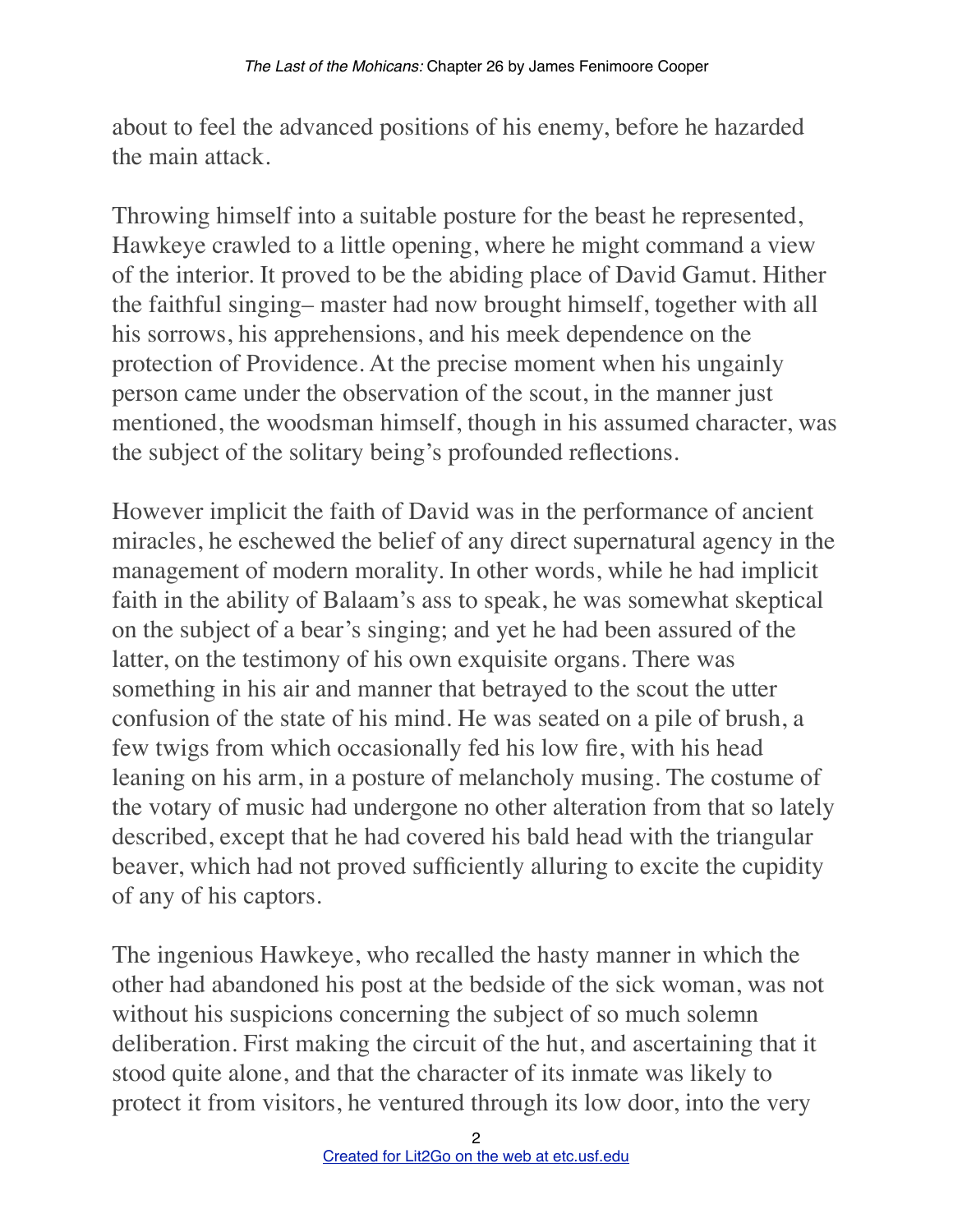presence of Gamut. The position of the latter brought the fire between them; and when Hawkeye had seated himself on end, near a minute elapsed, during which the two remained regarding each other without speaking. The suddenness and the nature of the surprise had nearly proved too much for—we will not say the philosophy—but for the pitch and resolution of David. He fumbled for his pitch– pipe, and arose with a confused intention of attempting a musical exorcism.

"Dark and mysterious monster!" he exclaimed, while with trembling hands he disposed of his auxiliary eyes, and sought his never–failing resource in trouble, the gifted version of the psalms; "I know not your nature nor intents; but if aught you meditate against the person and rights of one of the humblest servants of the temple, listen to the inspired language of the youth of Israel, and repent."

The bear shook his shaggy sides, and then a well–known voice replied:

"Put up the tooting we'pon, and teach your throat modesty. Five words of plain and comprehendible English are worth just now an hour of squalling."

"What art thou?" demanded David, utterly disqualified to pursue his original intention, and nearly gasping for breath.

"A man like yourself; and one whose blood is as little tainted by the cross of a bear, or an Indian, as your own. Have you so soon forgotten from whom you received the foolish instrument you hold in your hand?"

"Can these things be?" returned David, breathing more freely, as the truth began to dawn upon him. "I have found many marvels during my sojourn with the heathen, but surely nothing to excel this."

"Come, come," returned Hawkeye, uncasing his honest countenance, the better to assure the wavering confidence of his companion; "you may see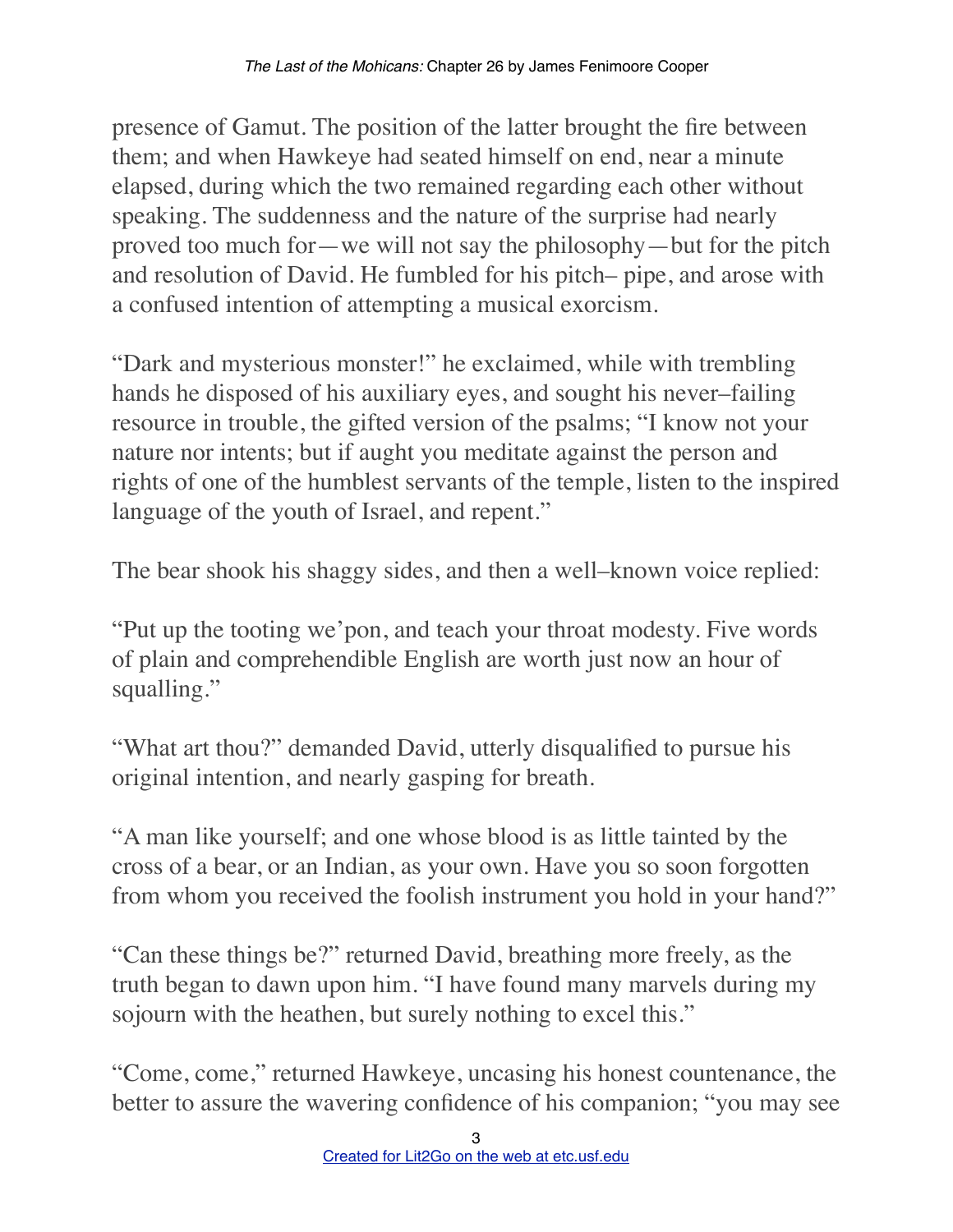a skin, which, if it be not as white as one of the gentle ones, has no tinge of red to it that the winds of the heaven and the sun have not bestowed. Now let us to business."

"First tell me of the maiden, and of the youth who so bravely sought her," interrupted David.

"Ay, they are happily freed from the tomahawks of these varlets. But can you put me on the scent of Uncas?"

"The young man is in bondage, and much I fear his death is decreed. I greatly mourn that one so well disposed should die in his ignorance, and I have sought a goodly hymn—"

"Can you lead me to him?"

"The task will not be difficult," returned David, hesitating; "though I greatly fear your presence would rather increase than mitigate his unhappy fortunes."

"No more words, but lead on," returned Hawkeye, concealing his face again, and setting the example in his own person, by instantly quitting the lodge.

As they proceeded, the scout ascertained that his companion found access to Uncas, under privilege of his imaginary infirmity, aided by the favor he had acquired with one of the guards, who, in consequence of speaking a little English, had been selected by David as the subject of a religious conversion. How far the Huron comprehended the intentions of his new friend may well be doubted; but as exclusive attention is as flattering to a savage as to a more civilized individual, it had produced the effect we have mentioned. It is unnecessary to repeat the shrewd manner with which the scout extracted these particulars from the simple David; neither shall we dwell in this place on the nature of the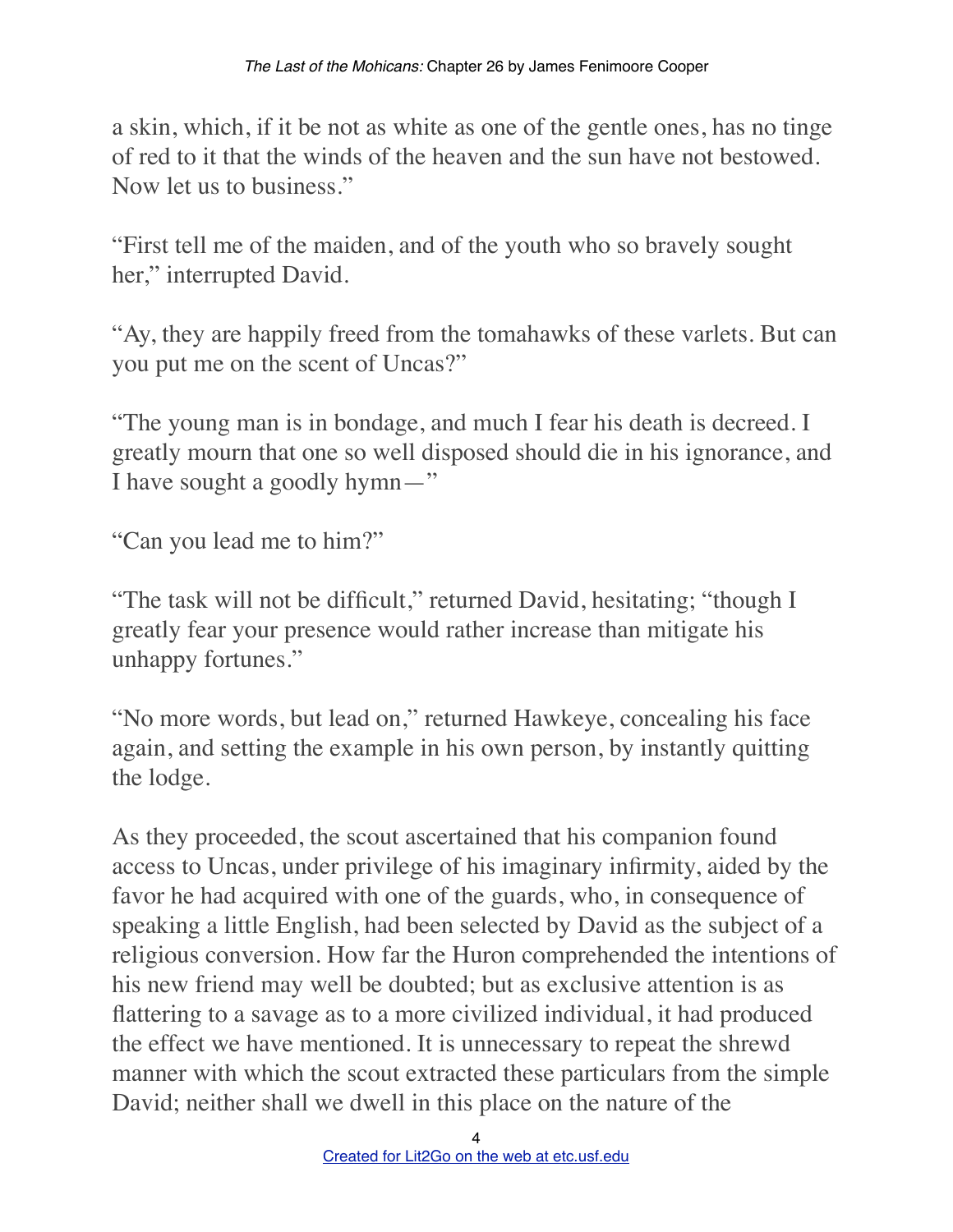instruction he delivered, when completely master of all the necessary facts; as the whole will be sufficiently explained to the reader in the course of the narrative.

The lodge in which Uncas was confined was in the very center of the village, and in a situation, perhaps, more difficult than any other to approach, or leave, without observation. But it was not the policy of Hawkeye to affect the least concealment. Presuming on his disguise, and his ability to sustain the character he had assumed, he took the most plain and direct route to the place. The hour, however, afforded him some little of that protection which he appeared so much to despise. The boys were already buried in sleep, and all the women, and most of the warriors, had retired to their lodges for the night. Four or five of the latter only lingered about the door of the prison of Uncas, wary by close observers of the manner of their captive.

At the sight of Gamut, accompanied by one in the well–known masquerade of their most distinguished conjurer, they readily made way for them both. Still they betrayed no intention to depart. On the other hand, they were evidently disposed to remain bound to the place by an additional interest in the mysterious mummeries that they of course expected from such a visit.

From the total inability of the scout to address the Hurons in their own language, he was compelled to trust the conversation entirely to David. Notwithstanding the simplicity of the latter, he did ample justice to the instructions he had received, more than fulfilling the strongest hopes of his teacher.

"The Delawares are women!" he exclaimed, addressing himself to the savage who had a slight understanding of the language in which he spoke; "the Yengeese, my foolish countrymen, have told them to take up the tomahawk, and strike their fathers in the Canadas, and they have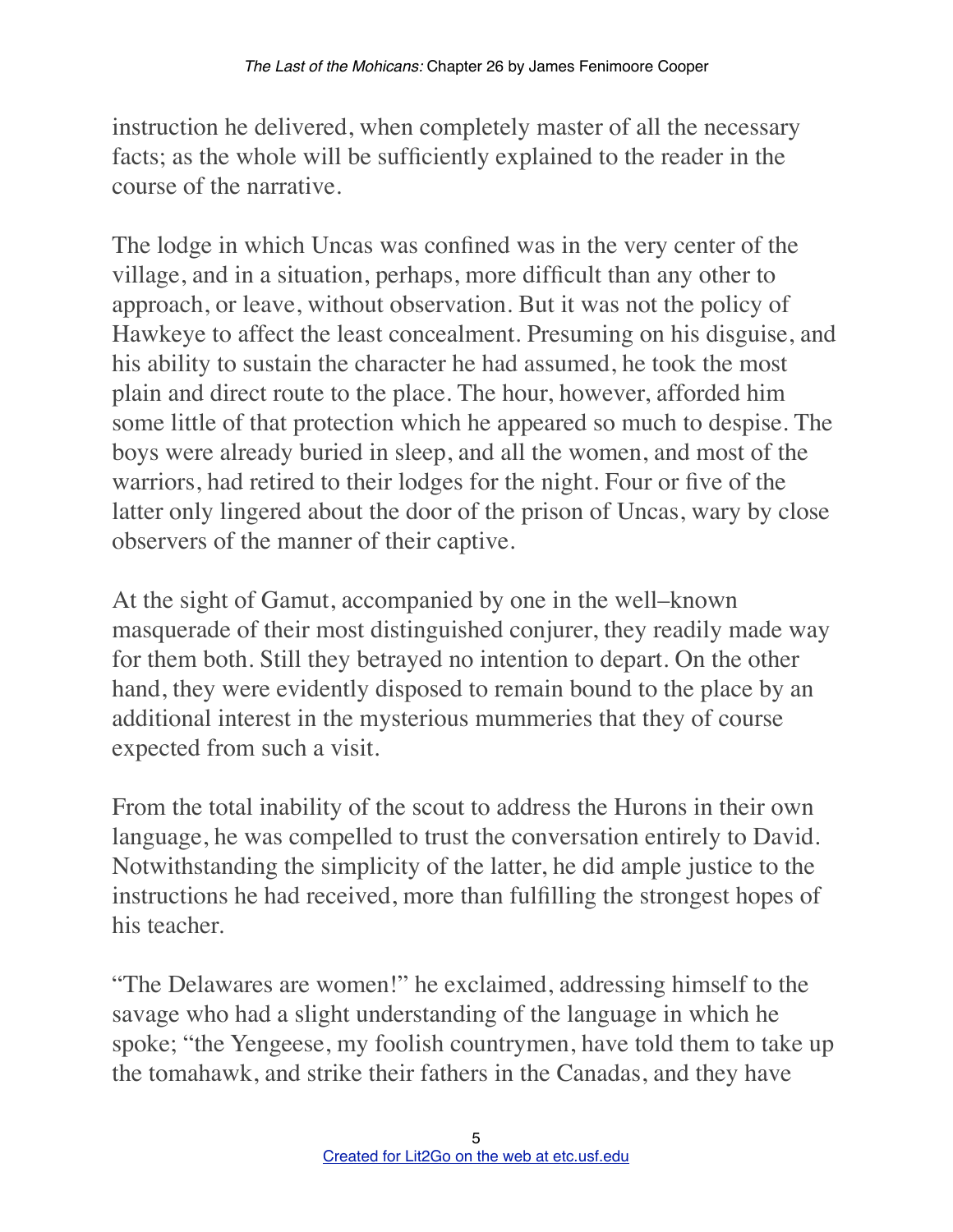forgotten their sex. Does my brother wish to hear 'Le Cerf Agile' ask for his petticoats, and see him weep before the Hurons, at the stake?"

The exclamation "Hugh!" delivered in a strong tone of assent, announced the gratification the savage would receive in witnessing such an exhibition of weakness in an enemy so long hated and so much feared.

"Then let him step aside, and the cunning man will blow upon the dog. Tell it to my brothers."

The Huron explained the meaning of David to his fellows, who, in their turn, listened to the project with that sort of satisfaction that their untamed spirits might be expected to find in such a refinement in cruelty. They drew back a little from the entrance and motioned to the supposed conjurer to enter. But the bear, instead of obeying, maintained the seat it had taken, and growled:

"The cunning man is afraid that his breath will blow upon his brothers, and take away their courage too," continued David, improving the hint he received; "they must stand further off."

The Hurons, who would have deemed such a misfortune the heaviest calamity that could befall them, fell back in a body, taking a position where they were out of earshot, though at the same time they could command a view of the entrance to the lodge. Then, as if satisfied of their safety, the scout left his position, and slowly entered the place. It was silent and gloomy, being tenanted solely by the captive, and lighted by the dying embers of a fire, which had been used for the purposed of cookery.

Uncas occupied a distant corner, in a reclining attitude, being rigidly bound, both hands and feet, by strong and painful withes. When the frightful object first presented itself to the young Mohican, he did not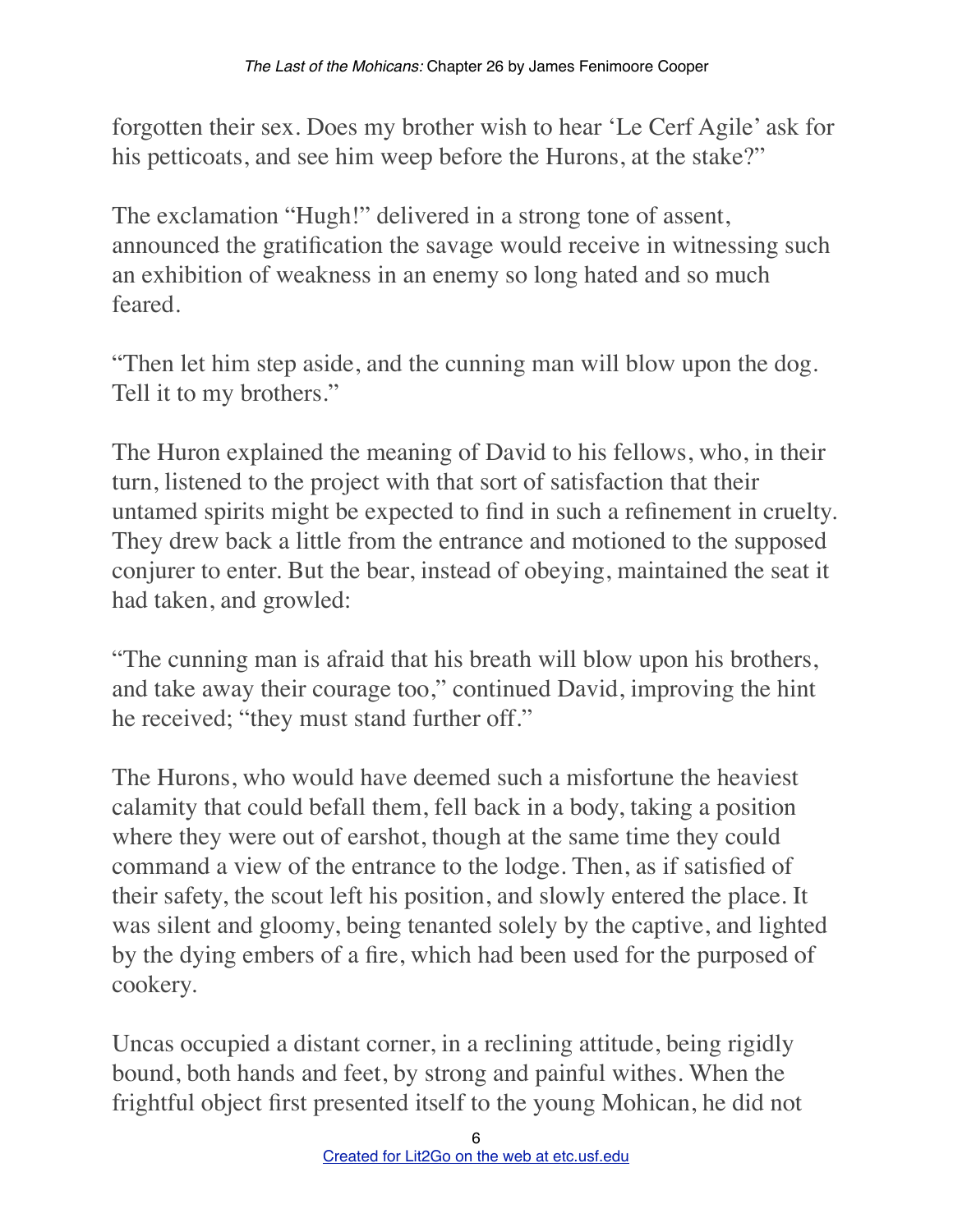deign to bestow a single glance on the animal. The scout, who had left David at the door, to ascertain they were not observed, thought it prudent to preserve his disguise until assured of their privacy. Instead of speaking, therefore, he exerted himself to enact one of the antics of the animal he represented. The young Mohican, who at first believed his enemies had sent in a real beast to torment him, and try his nerves, detected in those performances that to Heyward had appeared so accurate, certain blemishes, that at once betrayed the counterfeit. Had Hawkeye been aware of the low estimation in which the skillful Uncas held his representations, he would probably have prolonged the entertainment a little in pique. But the scornful expression of the young man's eye admitted of so many constructions, that the worthy scout was spared the mortification of such a discovery. As soon, therefore, as David gave the preconcerted signal, a low hissing sound was heard in the lodge in place of the fierce growlings of the bear.

Uncas had cast his body back against the wall of the hut and closed his eyes, as if willing to exclude so contemptible and disagreeable an object from his sight. But the moment the noise of the serpent was heard, he arose, and cast his looks on each side of him, bending his head low, and turning it inquiringly in every direction, until his keen eye rested on the shaggy monster, where it remained riveted, as though fixed by the power of a charm. Again the same sounds were repeated, evidently proceeding from the mouth of the beast. Once more the eyes of the youth roamed over the interior of the lodge, and returning to the former resting place, he uttered, in a deep, suppressed voice:

## "Hawkeye!"

"Cut his bands," said Hawkeye to David, who just then approached them.

The singer did as he was ordered, and Uncas found his limbs released. At the same moment the dried skin of the animal rattled, and presently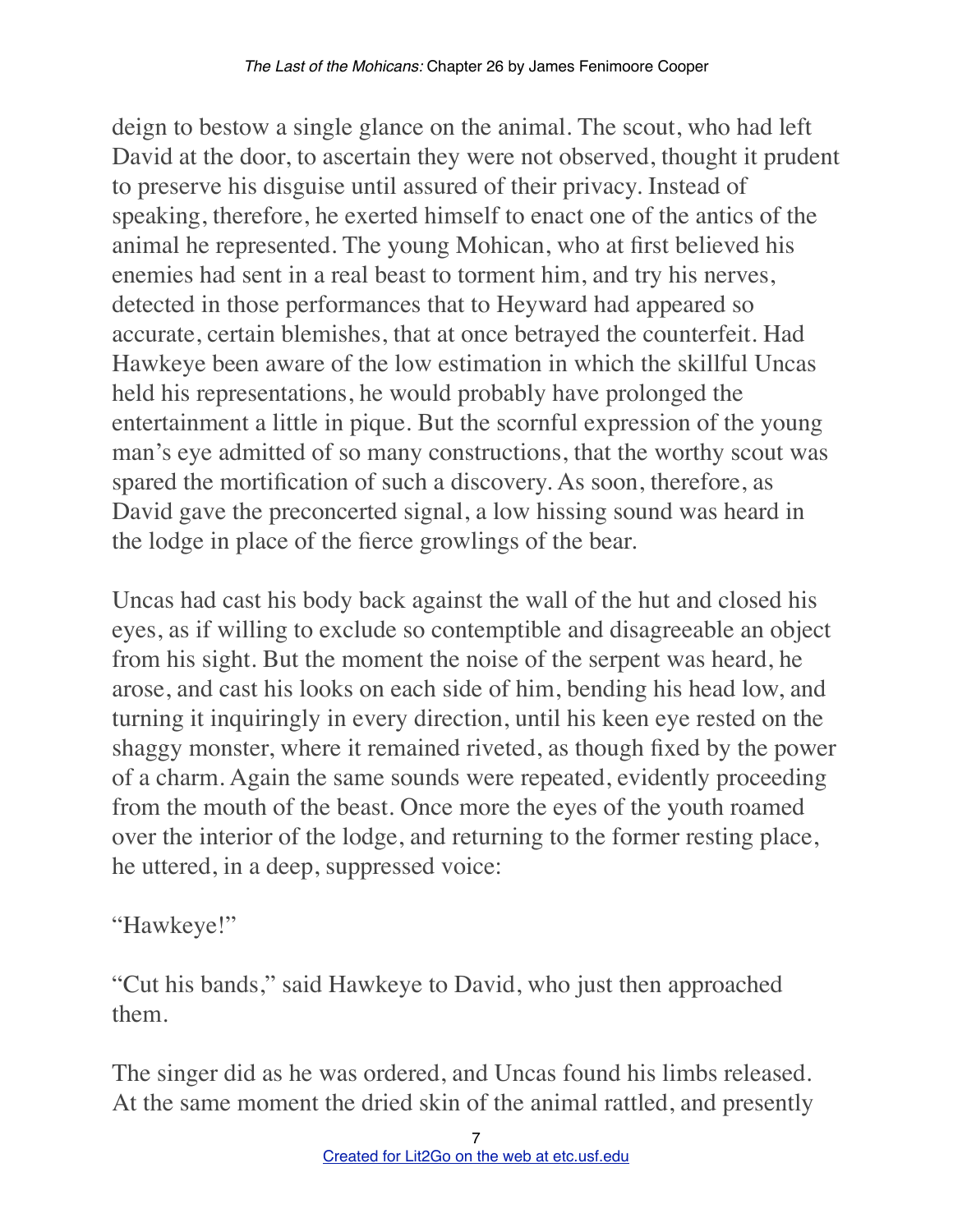the scout arose to his feet, in proper person. The Mohican appeared to comprehend the nature of the attempt his friend had made, intuitively, neither tongue nor feature betraying another symptom of surprise. When Hawkeye had cast his shaggy vestment, which was done by simply loosing certain thongs of skin, he drew a long, glittering knife, and put it in the hands of Uncas.

"The red Hurons are without," he said; "let us be ready." At the same time he laid his finger significantly on another similar weapon, both being the fruits of his prowess among their enemies during the evening.

"We will go," said Uncas.

"Whither?"

"To the Tortoises; they are the children of my grandfathers."

"Ay, lad," said the scout in English—a language he was apt to use when a little abstracted in mind; "the same blood runs in your veins, I believe; but time and distance has a little changed its color. What shall we do with the Mingoes at the door? They count six, and this singer is as good as nothing."

"The Hurons are boasters," said Uncas, scornfully; "their 'totem' is a moose, and they run like snails. The Delawares are children of the tortoise, and they outstrip the deer."

"Ay, lad, there is truth in what you say; and I doubt not, on a rush, you would pass the whole nation; and, in a straight race of two miles, would be in, and get your breath again, afore a knave of them all was within hearing of the other village. But the gift of a white man lies more in his arms than in his legs. As for myself, I can brain a Huron as well as a better man; but when it comes to a race the knaves would prove too much for me."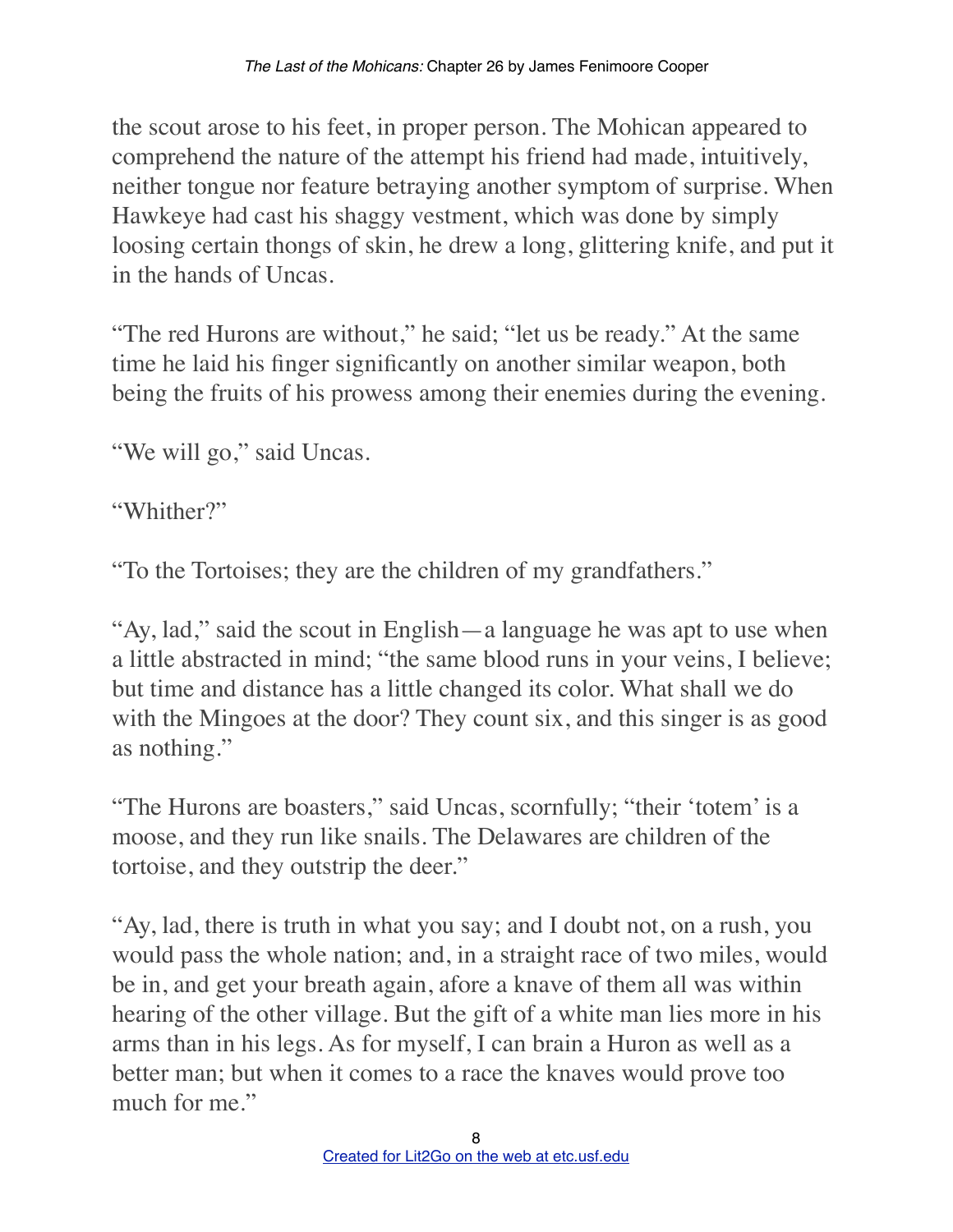Uncas, who had already approached the door, in readiness to lead the way, now recoiled, and placed himself, once more, in the bottom of the lodge. But Hawkeye, who was too much occupied with his own thoughts to note the movement, continued speaking more to himself than to his companion.

"After all," he said, "it is unreasonable to keep one man in bondage to the gifts of another. So, Uncas, you had better take the lead, while I will put on the skin again, and trust to cunning for want of speed."

The young Mohican made no reply, but quietly folded his arms, and leaned his body against one of the upright posts that supported the wall of the hut.

"Well," said the scout looking up at him, "why do you tarry? There will be time enough for me, as the knaves will give chase to you at first."

"Uncas will stay," was the calm reply.

"For what?"

"To fight with his father's brother, and die with the friend of the Delawares."

"Ay, lad," returned Hawkeye, squeezing the hand of Uncas between his own iron fingers; "'twould have been more like a Mingo than a Mohican had you left me. But I thought I would make the offer, seeing that youth commonly loves life. Well, what can't be done by main courage, in war, must be done by circumvention. Put on the skin; I doubt not you can play the bear nearly as well as myself."

Whatever might have been the private opinion of Uncas of their respective abilities in this particular, his grave countenance manifested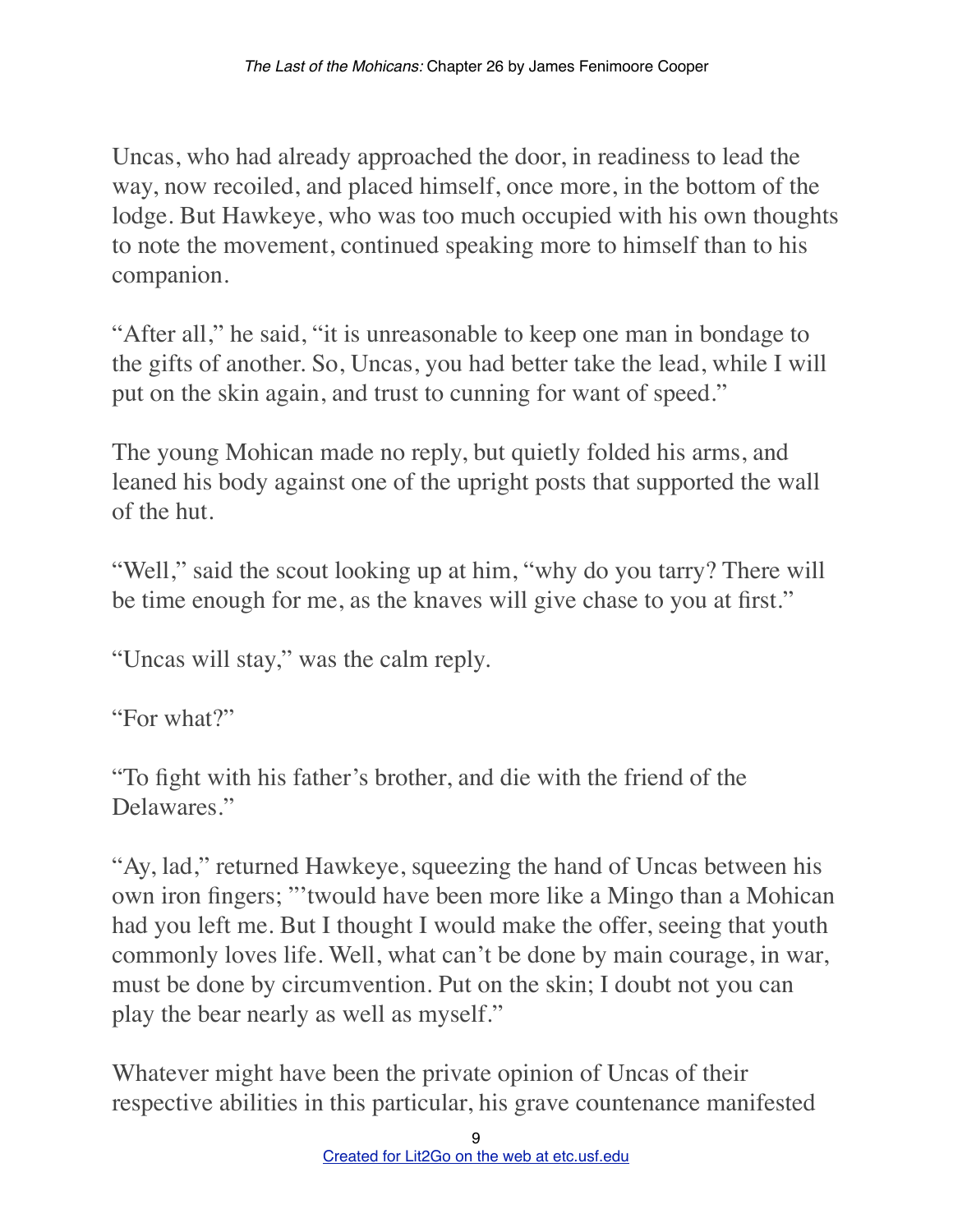no opinion of his superiority. He silently and expeditiously encased himself in the covering of the beast, and then awaited such other movements as his more aged companion saw fit to dictate.

"Now, friend," said Hawkeye, addressing David, "an exchange of garments will be a great convenience to you, inasmuch as you are but little accustomed to the make–shifts of the wilderness. Here, take my hunting shirt and cap, and give me your blanket and hat. You must trust me with the book and spectacles, as well as the tooter, too; if we ever meet again, in better times, you shall have all back again, with many thanks into the bargain."

David parted with the several articles named with a readiness that would have done great credit to his liberality, had he not certainly profited, in many particulars, by the exchange. Hawkeye was not long in assuming his borrowed garments; and when his restless eyes were hid behind the glasses, and his head was surmounted by the triangular beaver, as their statures were not dissimilar, he might readily have passed for the singer, by starlight. As soon as these dispositions were made, the scout turned to David, and gave him his parting instructions.

"Are you much given to cowardice?" he bluntly asked, by way of obtaining a suitable understanding of the whole case before he ventured a prescription.

"My pursuits are peaceful, and my temper, I humbly trust, is greatly given to mercy and love," returned David, a little nettled at so direct an attack on his manhood; "but there are none who can say that I have ever forgotten my faith in the Lord, even in the greatest straits."

"Your chiefest danger will be at the moment when the savages find out that they have been deceived. If you are not then knocked on the head, your being a non–composser will protect you; and you'll then have a good reason to expect to die in your bed. If you stay, it must be to sit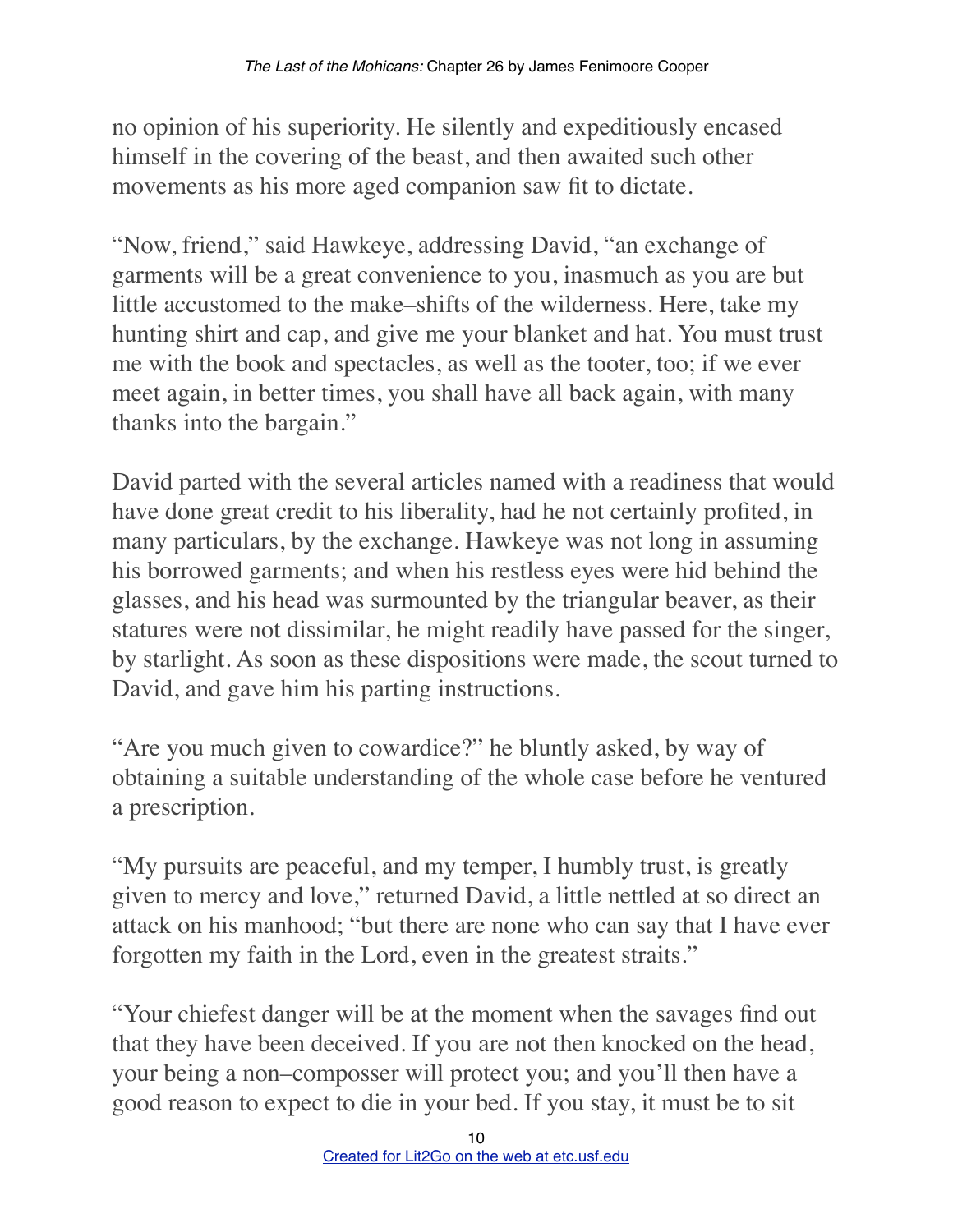down here in the shadow, and take the part of Uncas, until such times as the cunning of the Indians discover the cheat, when, as I have already said, your times of trial will come. So choose for yourself—to make a rush or tarry here."

"Even so," said David, firmly; "I will abide in the place of the Delaware. Bravely and generously has he battled in my behalf, and this, and more, will I dare in his service."

"You have spoken as a man, and like one who, under wiser schooling, would have been brought to better things. Hold your head down, and draw in your legs; their formation might tell the truth too early. Keep silent as long as may be; and it would be wise, when you do speak, to break out suddenly in one of your shoutings, which will serve to remind the Indians that you are not altogether as responsible as men should be. If however, they take your scalp, as I trust and believe they will not, depend on it, Uncas and I will not forget the deed, but revenge it as becomes true warriors and trusty friends."

"Hold!" said David, perceiving that with this assurance they were about to leave him; "I am an unworthy and humble follower of one who taught not the damnable principle of revenge. Should I fall, therefore, seek no victims to my manes, but rather forgive my destroyers; and if you remember them at all, let it be in prayers for the enlightening of their minds, and for their eternal welfare."

The scout hesitated, and appeared to muse.

"There is a principle in that," he said, "different from the law of the woods; and yet it is fair and noble to reflect upon." Then heaving a heavy sigh, probably among the last he ever drew in pining for a condition he had so long abandoned, he added: "it is what I would wish to practise myself, as one without a cross of blood, though it is not always easy to deal with an Indian as you would with a fellow Christian.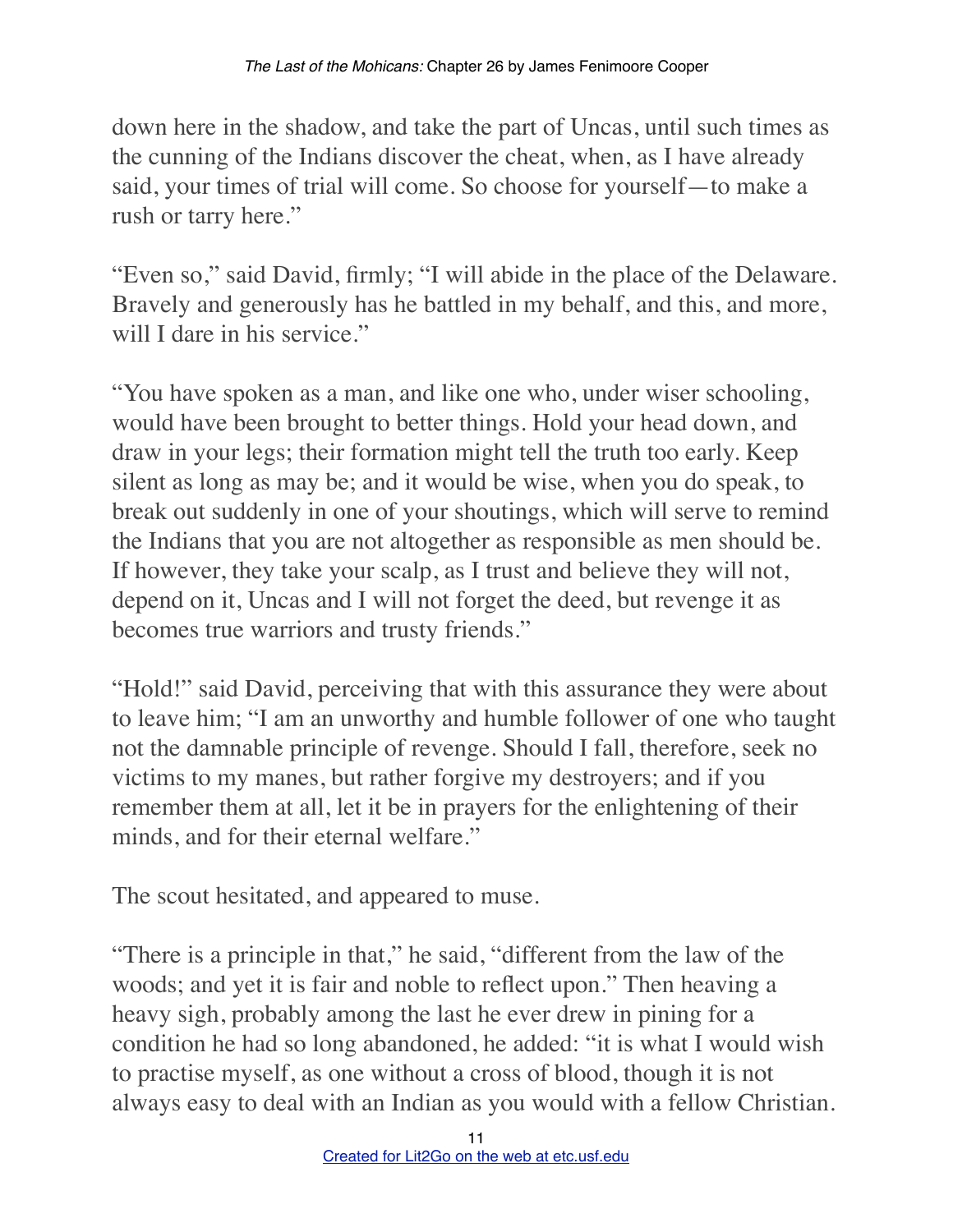God bless you, friend; I do believe your scent is not greatly wrong, when the matter is duly considered, and keeping eternity before the eyes, though much depends on the natural gifts, and the force of temptation."

So saying, the scout returned and shook David cordially by the hand; after which act of friendship he immediately left the lodge, attended by the new representative of the beast.

The instant Hawkeye found himself under the observation of the Hurons, he drew up his tall form in the rigid manner of David, threw out his arm in the act of keeping time, and commenced what he intended for an imitation of his psalmody. Happily for the success of this delicate adventure, he had to deal with ears but little practised in the concord of sweet sounds, or the miserable effort would infallibly have been detected. It was necessary to pass within a dangerous proximity of the dark group of the savages, and the voice of the scout grew louder as they drew nigher. When at the nearest point the Huron who spoke the English thrust out an arm, and stopped the supposed singing–master.

"The Delaware dog!" he said, leaning forward, and peering through the dim light to catch the expression of the other's features; "is he afraid? Will the Hurons hear his groans?"

A growl, so exceedingly fierce and natural, proceeded from the beast, that the young Indian released his hold and started aside, as if to assure himself that it was not a veritable bear, and no counterfeit, that was rolling before him. Hawkeye, who feared his voice would betray him to his subtle enemies, gladly profited by the interruption, to break out anew in such a burst of musical expression as would, probably, in a more refined state of society have been termed "a grand crash." Among his actual auditors, however, it merely gave him an additional claim to that respect which they never withhold from such as are believed to be the subjects of mental alienation. The little knot on Indians drew back in a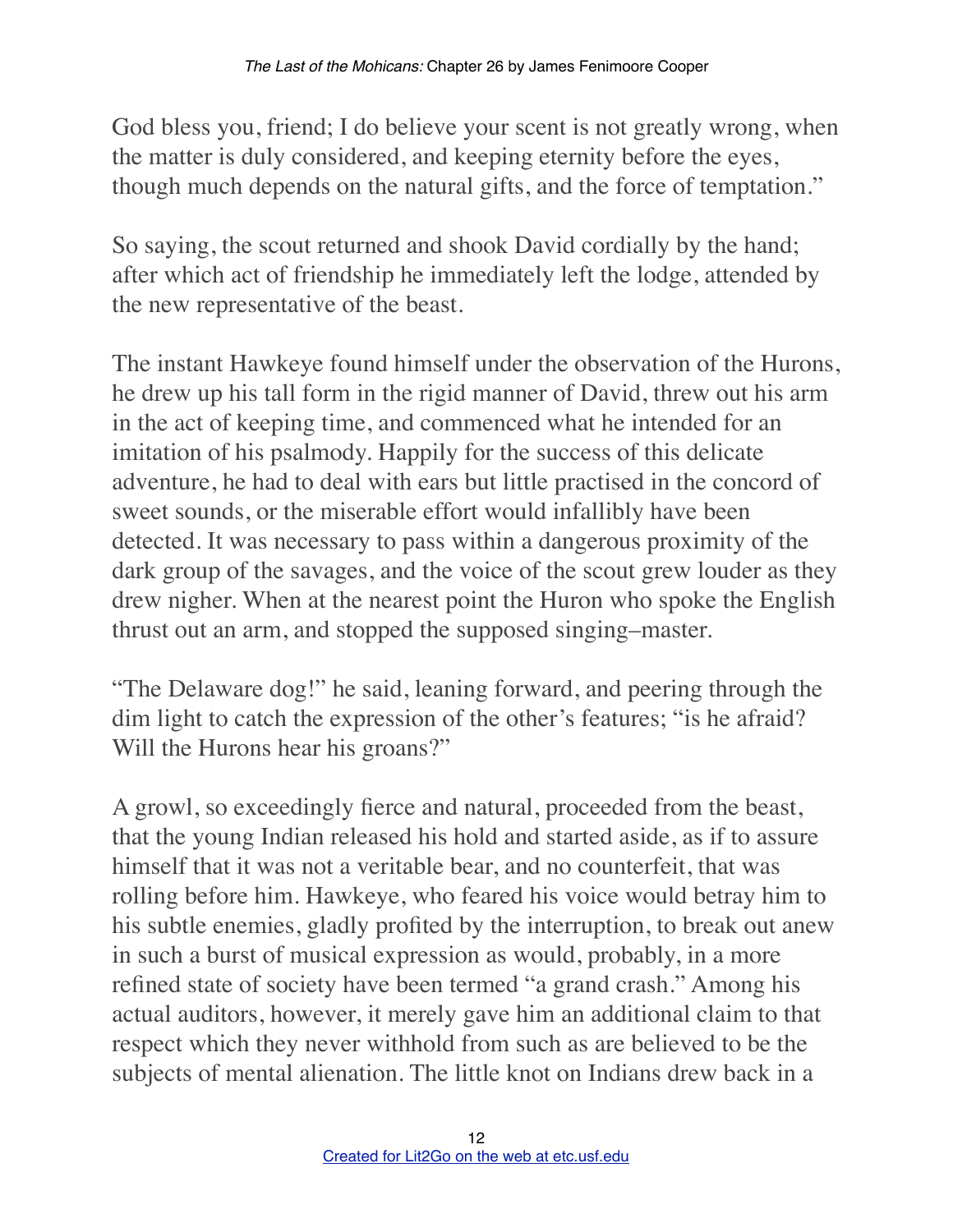body, and suffered, as they thought, the conjurer and his inspired assistant to proceed.

It required no common exercise of fortitude in Uncas and the scout to continue the dignified and deliberate pace they had assumed in passing the lodge; especially as they immediately perceived that curiosity had so far mastered fear, as to induce the watchers to approach the hut, in order to witness the effect of the incantations. The least injudicious or impatient movement on the part of David might betray them, and time was absolutely necessary to insure the safety of the scout. The loud noise the latter conceived it politic to continue, drew many curious gazers to the doors of the different huts as thy passed; and once or twice a dark– looking warrior stepped across their path, led to the act by superstition and watchfulness. They were not, however, interrupted, the darkness of the hour, and the boldness of the attempt, proving their principal friends.

The adventurers had got clear of the village, and were now swiftly approaching the shelter of the woods, when a loud and long cry arose from the lodge where Uncas had been confined. The Mohican started on his feet, and shook his shaggy covering, as though the animal he counterfeited was about to make some desperate effort.

"Hold!" said the scout, grasping his friend by the shoulder, "let them yell again! 'Twas nothing but wonderment."

He had no occasion to delay, for at the next instant a burst of cries filled the outer air, and ran along the whole extent of the village. Uncas cast his skin, and stepped forth in his own beautiful proportions. Hawkeye tapped him lightly on the shoulder, and glided ahead.

"Now let the devils strike our scent!" said the scout, tearing two rifles, with all their attendant accouterments, from beneath a bush, and flourishing "killdeer" as he handed Uncas his weapon; "two, at least, will find it to their deaths."